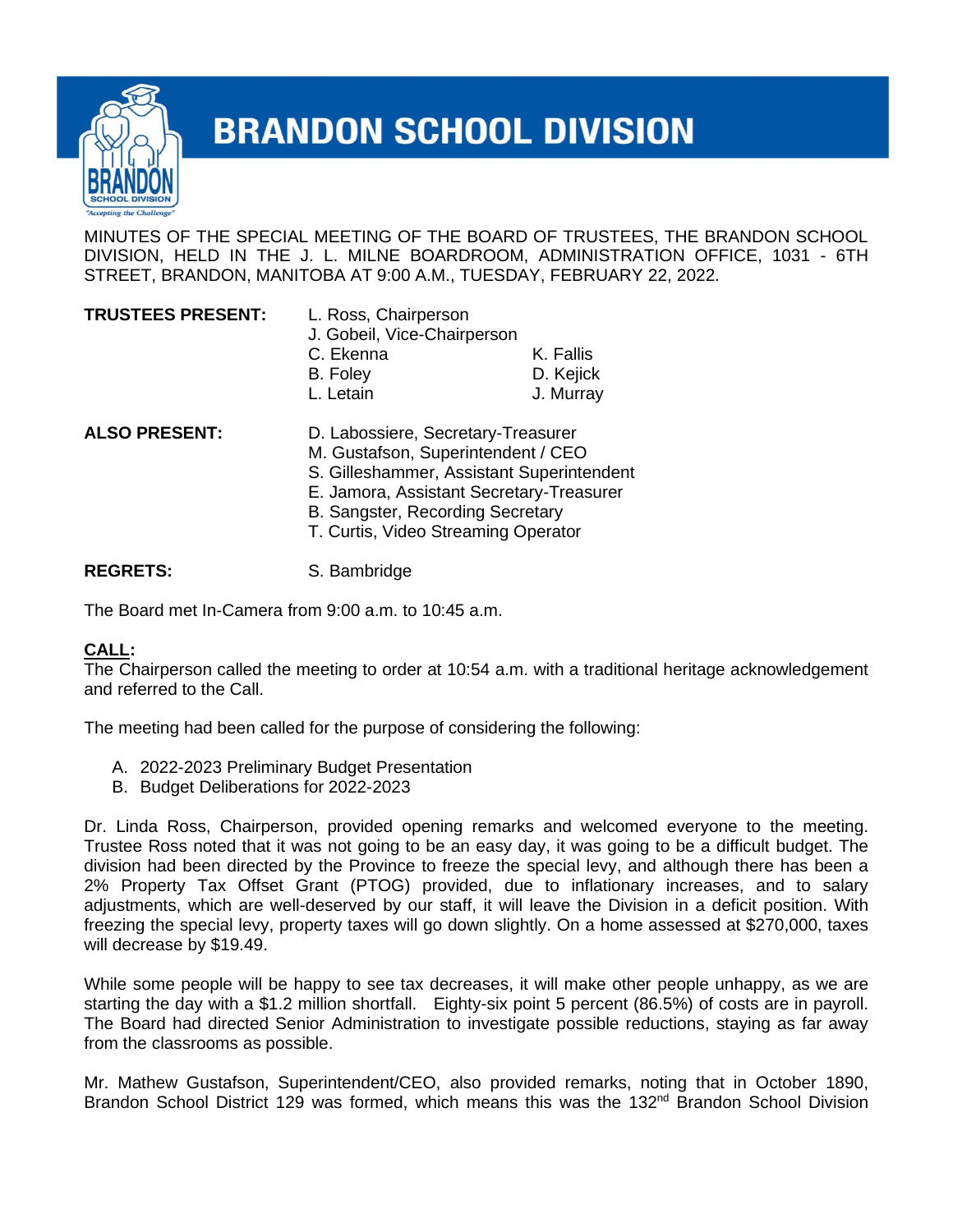Budget. While the school day may look different in comparison to 1890, the importance of education remains the same, as well as the hopes of Division parents in the development of their children. The School Division Vision is *"to be a centre of educational excellence, built on community partnerships, effective leadership and exemplary practices".* Our Mission is to *"strive to enable each student to*  achieve maximum intellectual, emotional, social and physical growth". The Division accomplishes this through the provision of programs and services which facilitate the development of students as healthy, contributing members of society. The Budget process today provides the foundation for those programs and services, and he took the opportunity to acknowledge the importance of the Board's work and thanked them for their careful deliberations.

## A) 2022-2023 Preliminary Budget Presentation

Mr. Denis Labossiere, Secretary-Treasurer, indicated that the purpose of his presentation and corresponding document was to provide information for the Brandon School Division Board of Trustees regarding the 2022-2023 Operating Budget. The Preliminary Financial Budget 2022-2023 document was circulated to Trustees.

The Secretary-Treasurer indicated the outline he would be following:

- Budget Development Process
- Preliminary 2022-2023 Operating Budget
- **Budget Requests**
- Special Requirement / Levy
- Next Steps

Mr. Labossiere noted that the objective of Budget Deliberations is to give tentative approval to the final budget. The local municipalities must be advised of the Division's Special Levy for 2022 on or before March 15, 2022. He added that the 2022-2023 Preliminary Operating Budget had been prepared in accordance with Board direction, along with funding received from the Provincial Government as communicated by the Minister of Education and Early Childhood Learning on February 4, 2022, and additional information received from the Province on February 16, 2022. The budget requests totalling \$216,100 are not included in the budget totals and would therefore be add-ons. Mr. Labossiere advised that the Preliminary Budget reflects total operating expenditures of \$115.5 million for 2022- 2023. Current budget estimates reflect a shortfall of \$1.2 million after applying a 2% increase for the special requirement. In order to achieve a balanced budget, the Board of Trustees will need to make reductions to budget expenditures. The document has been prepared to reflect the operations of the Division, and the policies and directions and decisions made by the Board of Trustees to date, are subject to any further direction the Board of Trustees may give.

The Secretary-Treasurer highlighted the factors impacting the budget considerations and also provided details regarding the budget development process and the directions provided by the Board to Senor Administration. Mr. Labossiere reviewed how the Division compared to the Manitoba Provincial Average and similar divisions such as St. James and Seven Oaks using the 2020-2021 Provincial FRAME Budget Report. He spoke to enrollment and the development of the staffing budget. Mr. Labossiere provided detailed information regarding the current status of the accumulated surplus and the capital reserve accounts.

Mr. Labossiere reviewed the Special Requirement, the effect of the School Year Budget on the Special Levy, and the Budget Requests. He provided highlights of the Ministerial Direction and guidelines used in developing the preliminary Budget.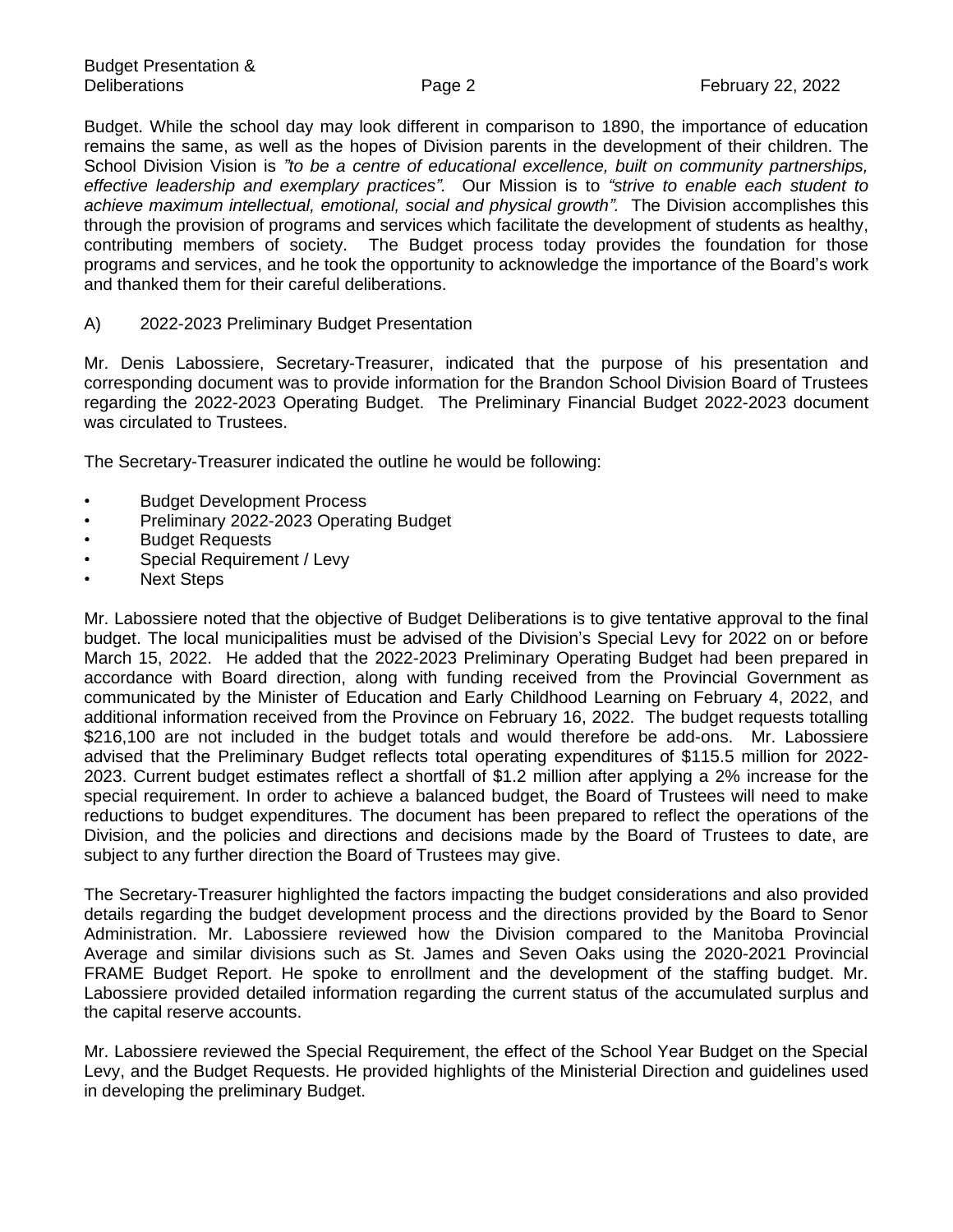Mr. Labossiere indicated that with the freeze on the Special Levy and a 1.12% increase in school assessment, there is a \$19.49 decrease in annual school taxes (1.10% decrease) for a home assessed at \$270,000.

The Secretary-Treasurer concluded that the 2022-2023 Operating Budget was now the Board's Budget to deliberate and give tentative approval to the Budget.

B) Budget Deliberations for 2022-2023

The Board Chairperson asked the Superintendent/CEO to walk the Board through potential areas where they could make some budget reductions.

Mr. Gustafson provided the following budget reductions for Board consideration. Discussion took place with Trustees asking questions and speaking for or against each item.

- a) Removal of Attendance Officer Position **AGREED (6-2) – (\$25,800)**
- b) Reconfiguration of High School Lunch Supervision **AGREED (6-2) – (\$2,700)**
- c) Reduce Professional Development for Support Staff by 2 days **REVISED** to 1 day **AGREED (5-3) – (\$57,900)**
- d) 5% Reduction to School Learning Resources **AGREED (5-3) – (\$12,100)**

**BREAK**: 12:15 p.m. to 1:00 p.m.

- e) Modular Classrooms **AGREED – (\$56,400)** Fund additional costs for the six (6) modular classrooms through the New School Capital Reserve and Accumulated Surplus.
- f) Contribution to the Food for Thought Program **REJECTED**
- g) Fleet Vehicle Truck **AGREED (7-1) - (\$50,000)**
- h) Elimination of Health Care Aide Program **AGREED – (\$45,500)**

Trustees had initially rejected this reduction, then revisited it after the In-Camera session.

- i) 5% Reduction to Professional Development **AGREED – (6-2) – (\$57,000)**
- j) Trustee Election Costs from Surplus **AGREED – (\$47,900)**

The Board met In-Camera from 1:40 p.m. to 5:10 p.m.

**BREAK**: 5:10 p.m. to 6:15 p.m.

The Board met In-Camera from 6:15 p.m. to 6:54 p.m.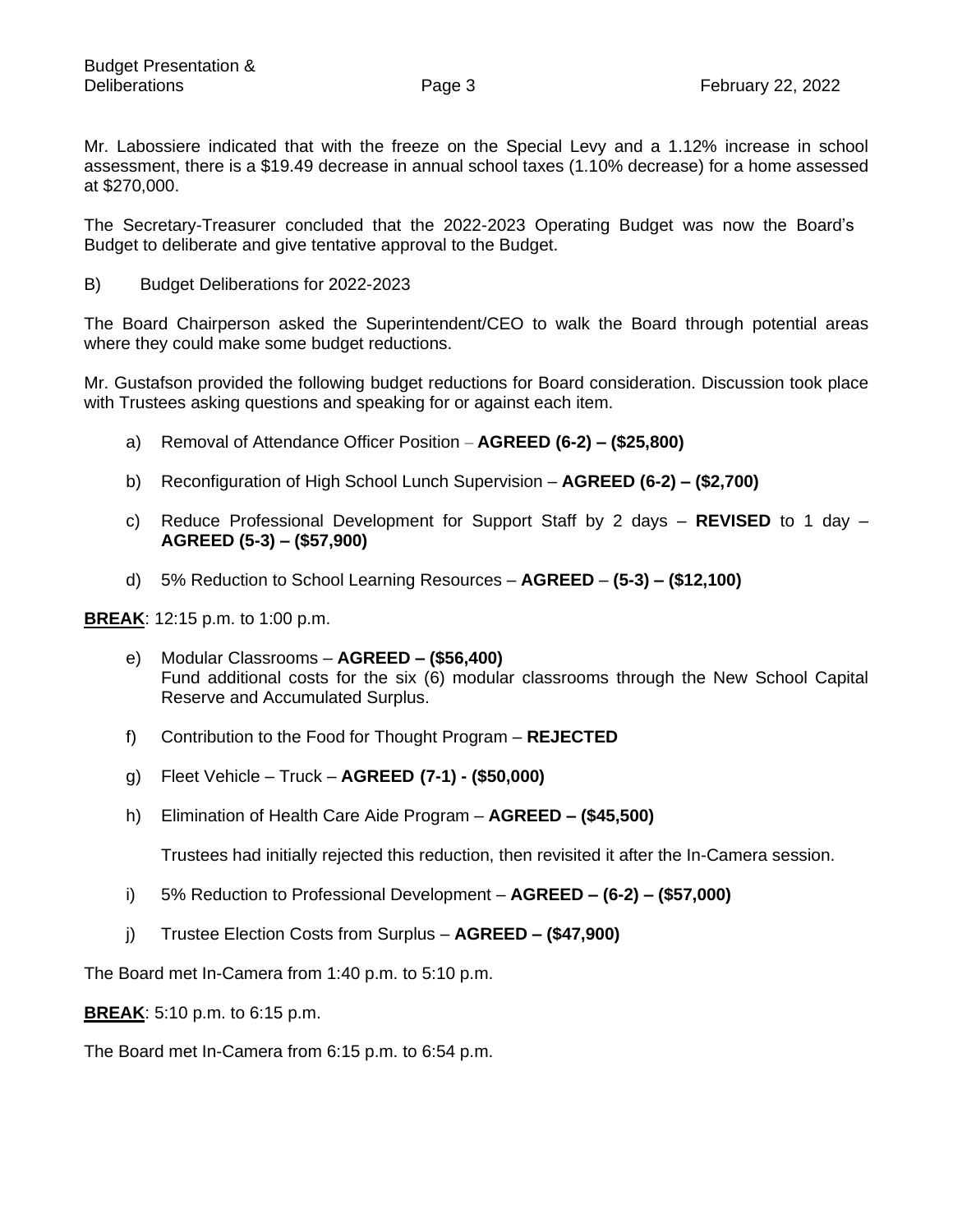Trustee Ross indicated that during the In-Camera session, the Board identified (8.75) positions to reduce, with none being classroom teaching positions, for a total reduction of (\$756,600). This was still a shortfall of \$147,200. After the Board revisited two items from earlier: the Food for Thought contribution, and Health Care Aide Program, Trustees agreed to eliminate the Health Care Aide Program for a reduction of \$45,500, which left a shortfall of \$101,700.

The Budget Requests recommended for consideration were presented as follows:

## **Trustee/Board Committee Budget Requests:**

| Total Budget Requests for 2022-2023:                  | \$216,100 |
|-------------------------------------------------------|-----------|
| Truth and Reconciliation Teaching Tools               | \$70,000  |
| Spanish Language Classes – Grades 11 and 12 (1.5 FTE) | \$146,100 |

The Budget Requests recommended by individual Board Members/Committees for consideration were discussed with Trustees speaking for or against each recommended enhancement item with the following results:

a) Spanish Language Classes – Grades 11 and 12 (1.5 FTE) – \$216,100 - **REJECTED (6-2)**

Trustee Foley spoke to his Trustee Budget Request and provided rationale for the request.

b) Truth and Reconciliation Teaching Tools - \$70,000 – **AGREED** 

Trustee Gobeil spoke to his Trustee Budget Request and provided rationale for the request. Trustees agreed unanimously to support this request, and to have it added to the budget.

Trustee Ross advised that there is another option to making further reductions, which would be to fund the 2022-2023 Budget deficit out of surplus.

The Secretary-Treasurer indicated that the shortfall was at \$171,700 after approval of Trustee Gobeil's budget request. He also noted that the vehicle replacement of \$50,000 will be added back into next year's budget. Mr. Labossiere added that the additional \$3.5 million in funding that the Province is providing to the Division for the current year (2021-2022) for incremental costs for wages pressures/COVID costs, will allow the Division to replenish the accumulated surplus that was used for retro payments and salary settlements and meet the Board's 2% requirement for accumulated surplus. As the deficit is a small number versus the overall budget, he would support a deficit budget. This would keep the \$171,700 in next year's budget, and the deficit would be dealt with at that time.

Trustee Murray asked, for clarification, if the Division is putting \$171,700, unfunded, into next year's budget. The Secretary-Treasurer confirmed that the \$171,700 is still part of the Budget, and is the Division's starting point next year. The Board agreed to proceed to fund the deficit budget out of Accumulated Surplus.

Trustees Letain and Fallis thanked Senior Administration and Mr. Labossiere and his team for the detailed information provided and answers to all the Board's questions, and for the hard work that went behind that.